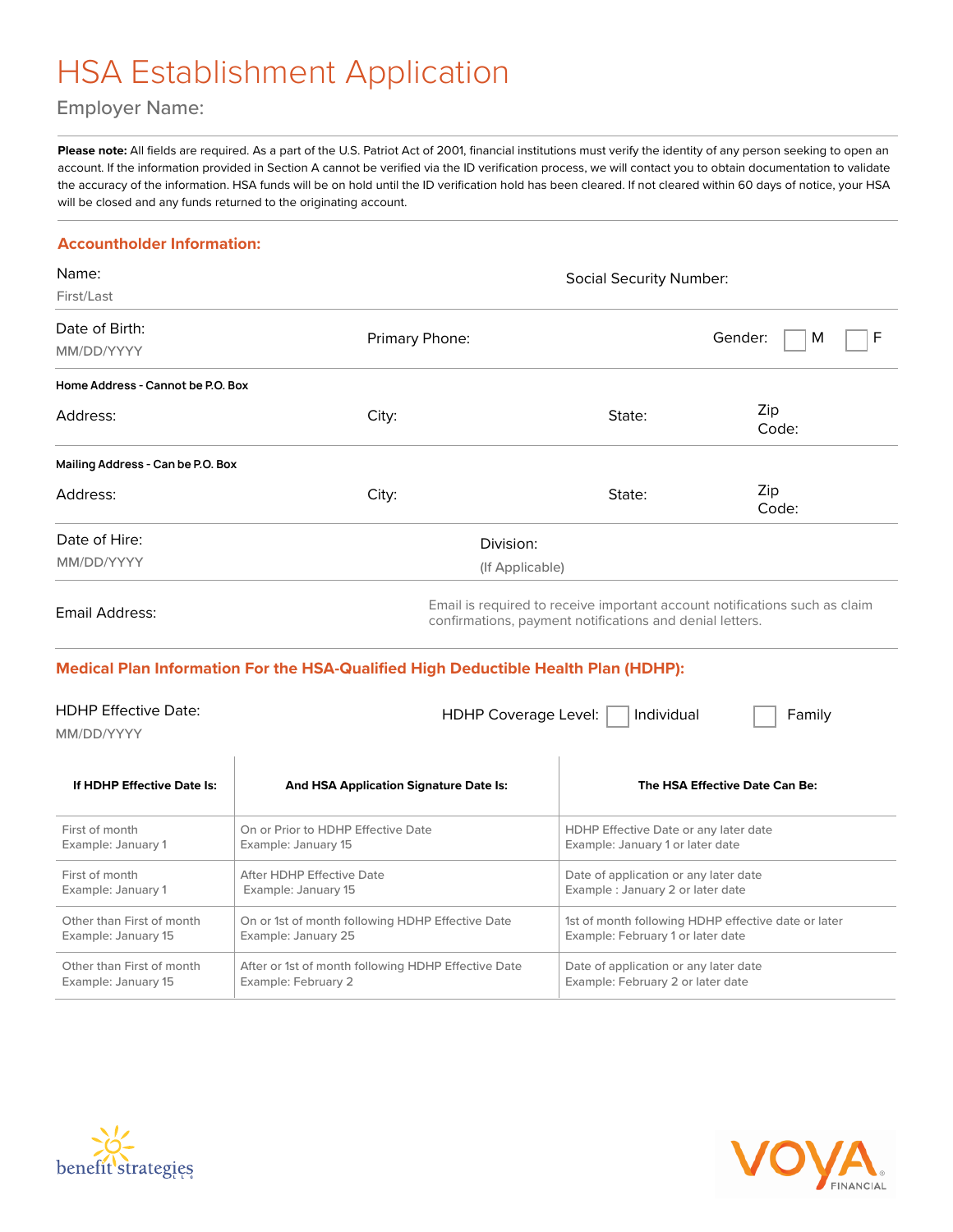# HSA Establishment Application

#### **Debit Card:**

You will automatically receive a set of two identical debit cards that you can use to access HSA funds when paying at the point of service/sale or when paying a bill. Debit cards will be mailed to your home address in an envelope that looks like this.

You will sign the back of one card and an eligible dependent can sign the back of the other card for his/her use. Additional and replacement cards can be ordered by contacting Benefit Strategies at 888-401-3539 or [info@benstrat.com.](mailto:info@benstrat.com) Fee may apply.

### **Distribution Request:**

You can request a distribution of funds from your HSA easily through your secure online account at [www.benstrat.com](http://www.benstrat.com). You can also complete and submit the [HSA Distribution Form](https://www.benstrat.com/downloads/HSA-Distribution-Request-Form.pdf). The form can be downloaded from our website or you can contact Benefit Strategies to have the form sent to you. Indicate below how you would like to receive the funds when you request a distribution.

| No fee.<br><b>Check</b><br>\$5.00 fee applies for each check distribution.<br><b>Direct Deposit</b> |
|-----------------------------------------------------------------------------------------------------|
|-----------------------------------------------------------------------------------------------------|

#### **Direct Deposit:**

For faster reimbursement, sign up for direct deposit through our [online portal](https://benstrat.navigatorsuite.com/Login.aspx?ReturnUrl=%2fLogin) or [direct deposit form](https://www.benstrat.com/downloads/Direct_Deposit_Authorization_Form.pdf).

#### **Beneficiary Designation:**

I designate the following individual(s) or entity as my primary or contingent death beneficiary(ies) of this HSA, and I hereby revoke all prior death beneficiary designations made by me. Share percentages must equal 100% for primary and 100% for contingent.

| Name:            | Dependent<br>Other<br><b>Spouse</b>             |  |  |
|------------------|-------------------------------------------------|--|--|
| First/Last       | Relationship:                                   |  |  |
| Date of Birth:   | Contingent<br>Primary<br><b>OR</b><br>Full SSN: |  |  |
| MM/DD/YYYY       |                                                 |  |  |
| Address:         | Share Percentage:                               |  |  |
| City, State, Zip |                                                 |  |  |
| Name:            | Dependent<br>Other<br>Spouse<br>Relationship:   |  |  |
| First/Last       |                                                 |  |  |
| Date of Birth:   | Contingent<br>Primary<br>OR<br>Full SSN:        |  |  |
| MM/DD/YYYY       |                                                 |  |  |
| Address:         | Share Percentage:                               |  |  |
| City, State, Zip |                                                 |  |  |
| Name:            | <b>Dependent</b><br>Spouse<br>Other             |  |  |
| First/Last       | Relationship:                                   |  |  |
| Date of Birth:   | Contingent<br>Primary<br><b>OR</b><br>Full SSN: |  |  |
| MM/DD/YYYY       |                                                 |  |  |
| Address:         | Share Percentage:                               |  |  |
| City, State, Zip |                                                 |  |  |